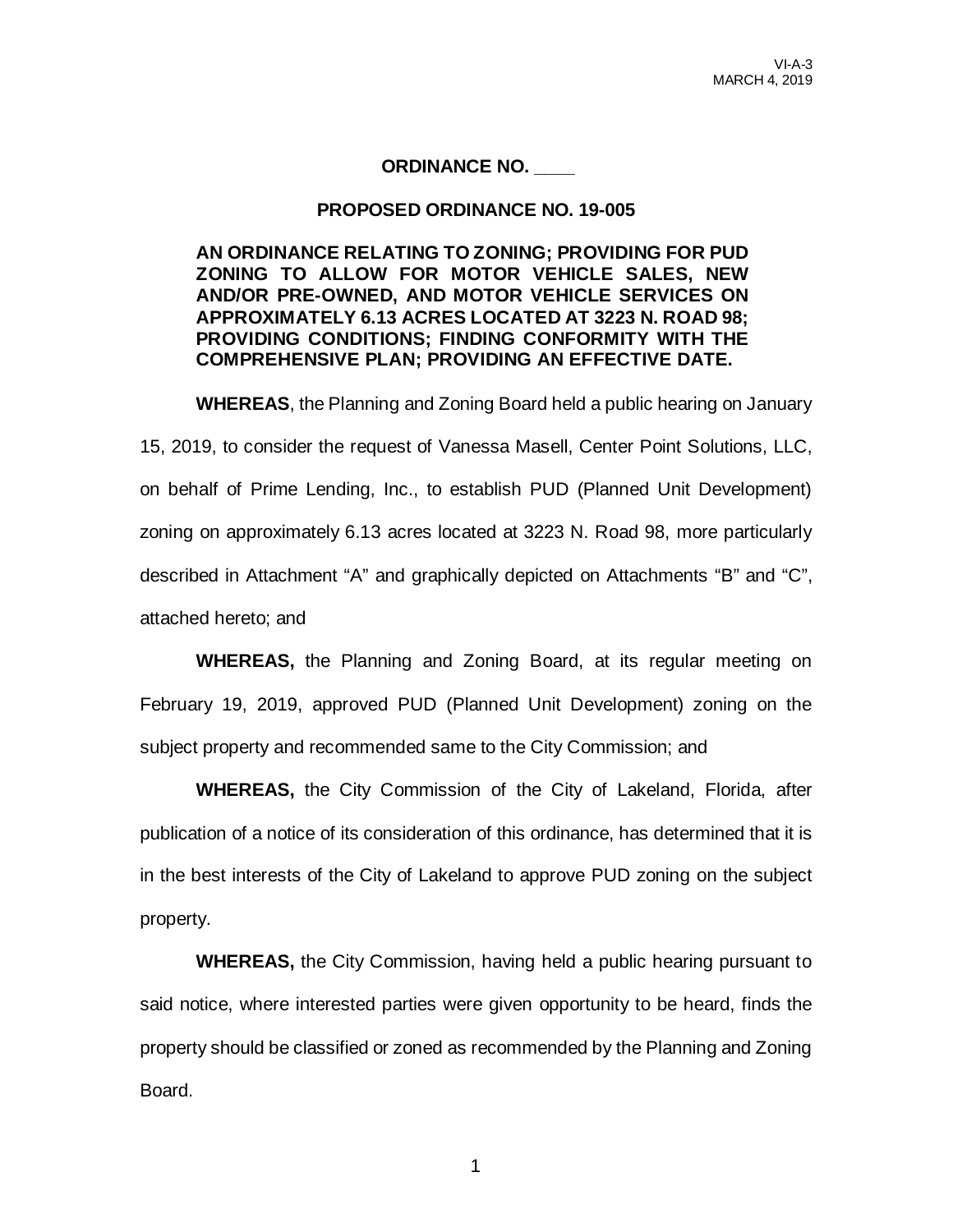# **NOW, THEREFORE, BE IT ORDAINED BY THE CITY COMMISSION OF**

## **THE CITY OF LAKELAND, FLORIDA:**

**SECTION 1.** The foregoing findings are incorporated herein by reference and

made a part hereof.

**SECTION 2.** The property more particularly described on Attachment "A",

owned by Prime Lending, Inc., and located within the City of Lakeland is zoned PUD

(Planned Unit Development), subject to the following conditions:

- I. General Conditions
	- A. Permitted Uses: An automobile dealership specializing in sales and service of new and/or late model, used vehicles.
	- B. Site Development Plan: The project shall be developed in substantial accordance with the site development plan included as Attachment "C" at the discretion of the Director of Community & Economic Development, minor changes may be made at the time of site plan review without requiring a modification to the PUD.
	- C. Development Standards: In accordance with the C-2/Urban Corridor subdistrict standards, except as otherwise specified herein.
	- D. Outdoor Lighting: Outdoor lighting shall be shielded in accordance with Section 4.6.2 of the Land Development Code.
	- E. Public Address System: The use of outdoor public address systems and bell ringers shall be prohibited.
	- F. Landscaping, Buffering and Signage: In accordance with the Land Development Code.
	- G. Pedestrian Improvements: A sidewalk shall be constructed along the site's Pyramid Parkway frontage in compliance with City permitting requirements.
	- H. Bike Parking: Bike parking shall be installed in close proximity to the principal customer entrance in compliance with Section 4.11.6 of the Land Development Code and Index 900 of the City Engineering Standards Manual.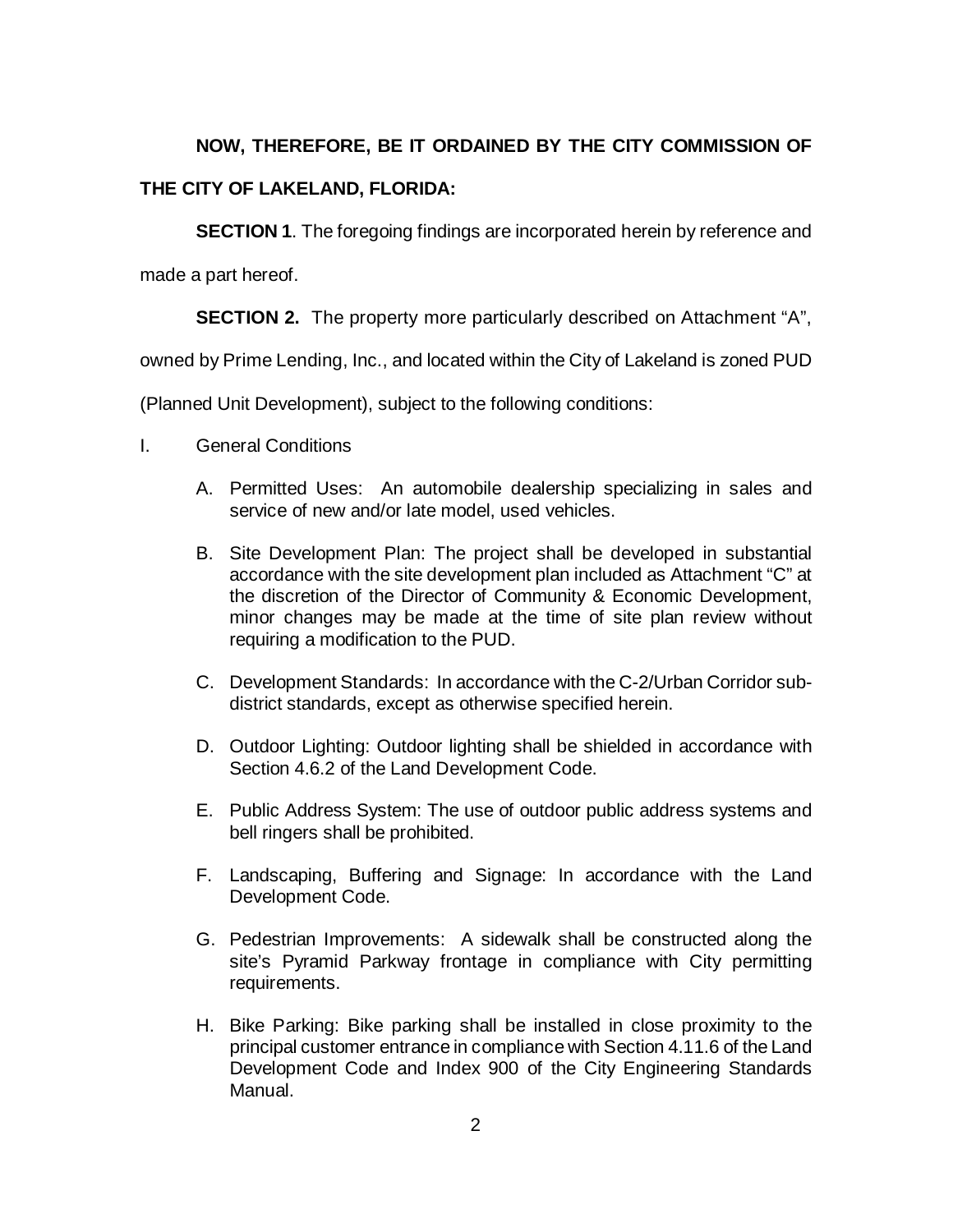- I. ADA Compliant Accessible Pedestrian Routes: Per Section 4.2.6.b of the City Land Development Code, ADA-Compliant pedestrian routes shall be constructed between the principal building entrance and public sidewalks on U.S. Highway 98 or Pyramid Parkway.
- J. Cross-Access Easement: The property owner will work in good faith to accommodate a cross-access easement for ingress and egress to the adjacent shopping center site (to southeast), in cooperation with the adjacent property owner, the Florida Department of Transportation and the City of Lakeland.
- K. Vehicle Loading & Unloading: All unloading or loading of vehicle transporters shall occur on site and shall not take place on any public streets, rights-of-way or other off-site locations.
- L. Concurrency Determinations: Binding Concurrency Determinations shall be made at the time of each site plan submittal.
- M. Test Drive Routing: Vehicle test drives shall not be conducted on Robson Street, east of Pyramid Parkway.
- N. Architectural Standards: In accordance with Sub-Section 3.4.7 of the Land Development Code.

**SECTION 3.** The City Commission does hereby expressly find that the

provisions of this ordinance are in conformity with the Comprehensive Plan of the

City of Lakeland adopted by Ordinance 5188.

**SECTION 4.** All ordinances or parts of ordinances in conflict herewith are

hereby repealed.

**SECTION 5.** If any word, sentence, clause, phrase, or provision of this ordinance, for any reason, is held to be unconstitutional, void, or invalid, the validity of the remainder of this ordinance shall not be affected thereby.

**SECTION 6.** This ordinance shall take effect immediately upon adoption.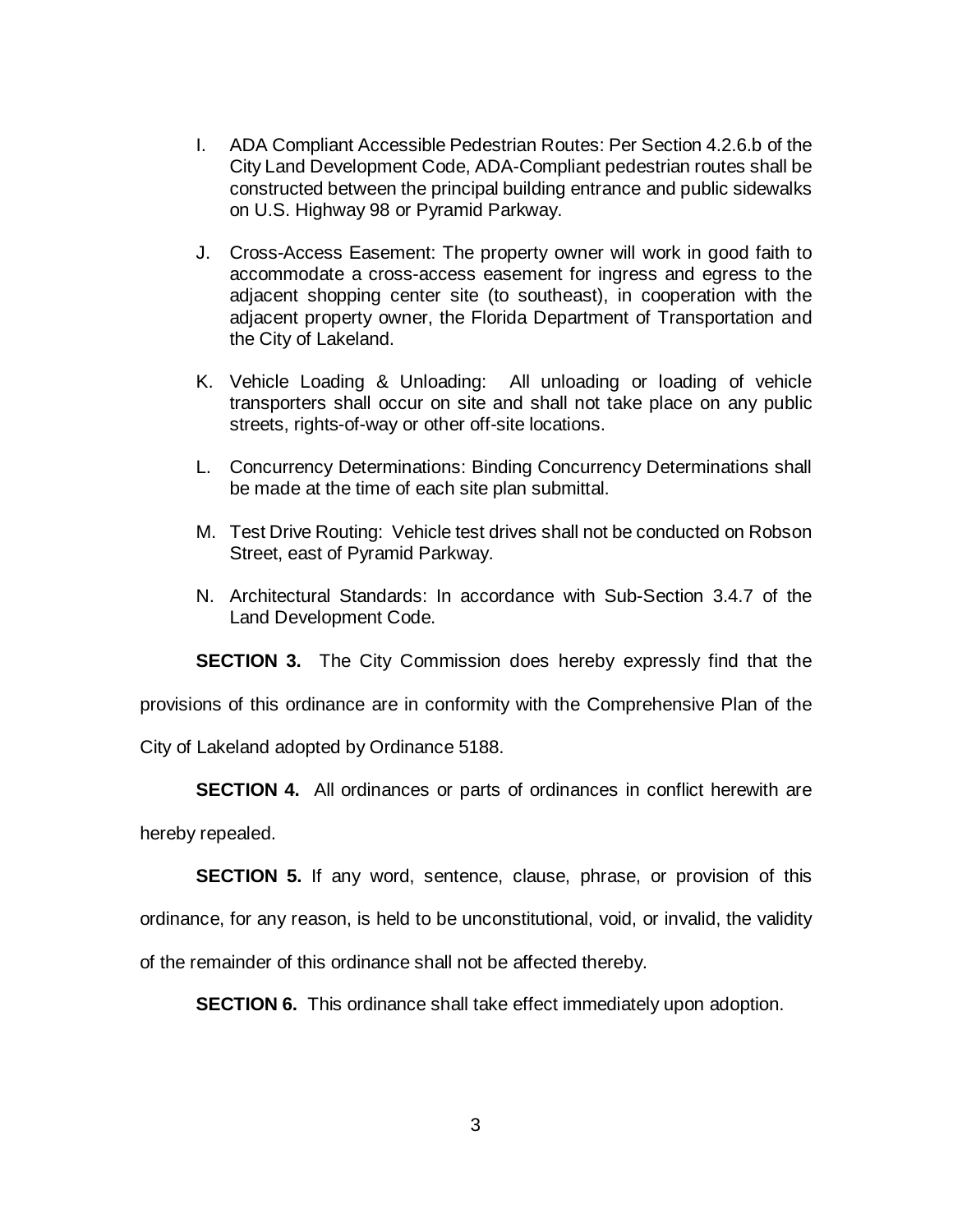**PASSED AND CERTIFIED AS TO PASSAGE** this 18th day of March, A.D.

2019.

\_\_\_\_\_\_\_\_\_\_\_\_\_\_\_\_\_\_\_\_\_\_\_\_\_\_\_\_\_\_\_\_ H. WILLIAM MUTZ, MAYOR

ATTEST:

KELLY S. KOOS, CITY CLERK

APPROVED AS TO FORM AND CORRECTNESS:

TIMOTHY J. McCAUSLAND CITY ATTORNEY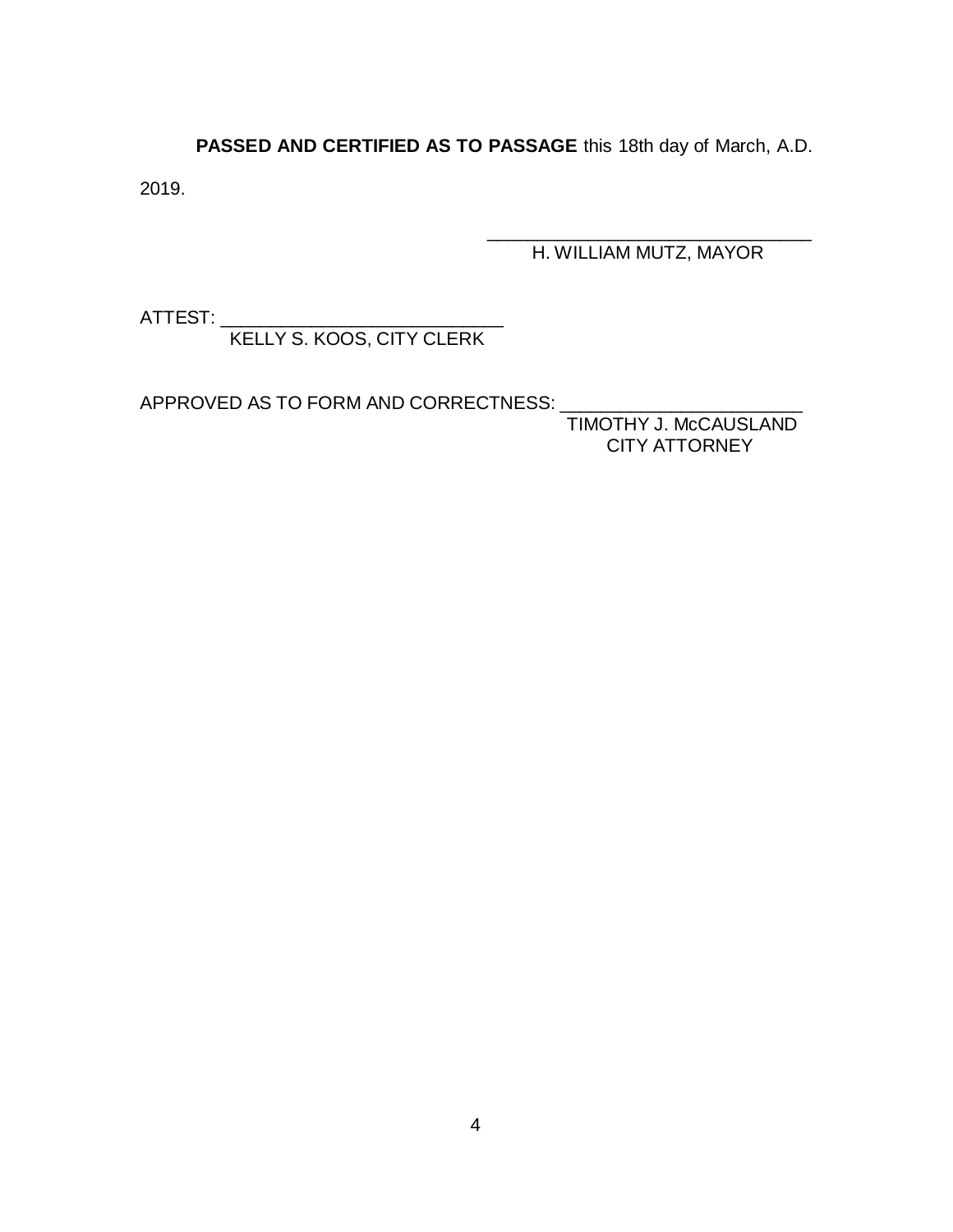#### ATTACHMENT "A"

#### **Legal Description:**

#### **WHICH DESCRIBES THE SAME LANDS AS THE LEGAL IN THE TITLE COMMITMENT.**

A parcel of land being a portion of the northwest quarter of Section 1, Township 28 South, Range 23 East, Polk County, Florida. Said parcel being more particularly described as follows:

Commence at the Northeast corner of the Northwest quarter of said Section 1; thence along the East line of said Northwest quarter, South 00°04'21" East, 25.00 feet to the POINT OF BEGINNING; thence continue along said East line, South 00°04'21" East, 151.02 feet; thence leaving said East line, run South 47°18'03" West, 671.19 feet to a point on the northerly right of way line of State Road 700, per the Florida Department of Transportation Right Way Map, Section 16210-(2503)(2507), thence along said northerly right of way line North 42°46'17" West, 202.19 feet; thence North 26°46'16" West, 38.76 feet to a point on the easterly right of way line of Pyramid Parkway; thence leaving said northerly right of way line, run along the easterly right of way line of said Pyramid Parkway, North 00°07'27" West, 405.75 feet; thence North 22°12'02" East, 17.43 feet to a point on the southerly existing maintained right of way line of Robson Street (per Map Book 1, Page 172, Public Records of Polk County, Florida); thence leaving said easterly right of way line, run along said southerly maintained right of way line, North 89°53'10" East, 642.14 feet to the POINT OF BEGINNING

Said parcel contains 6.134 Acres, more or less.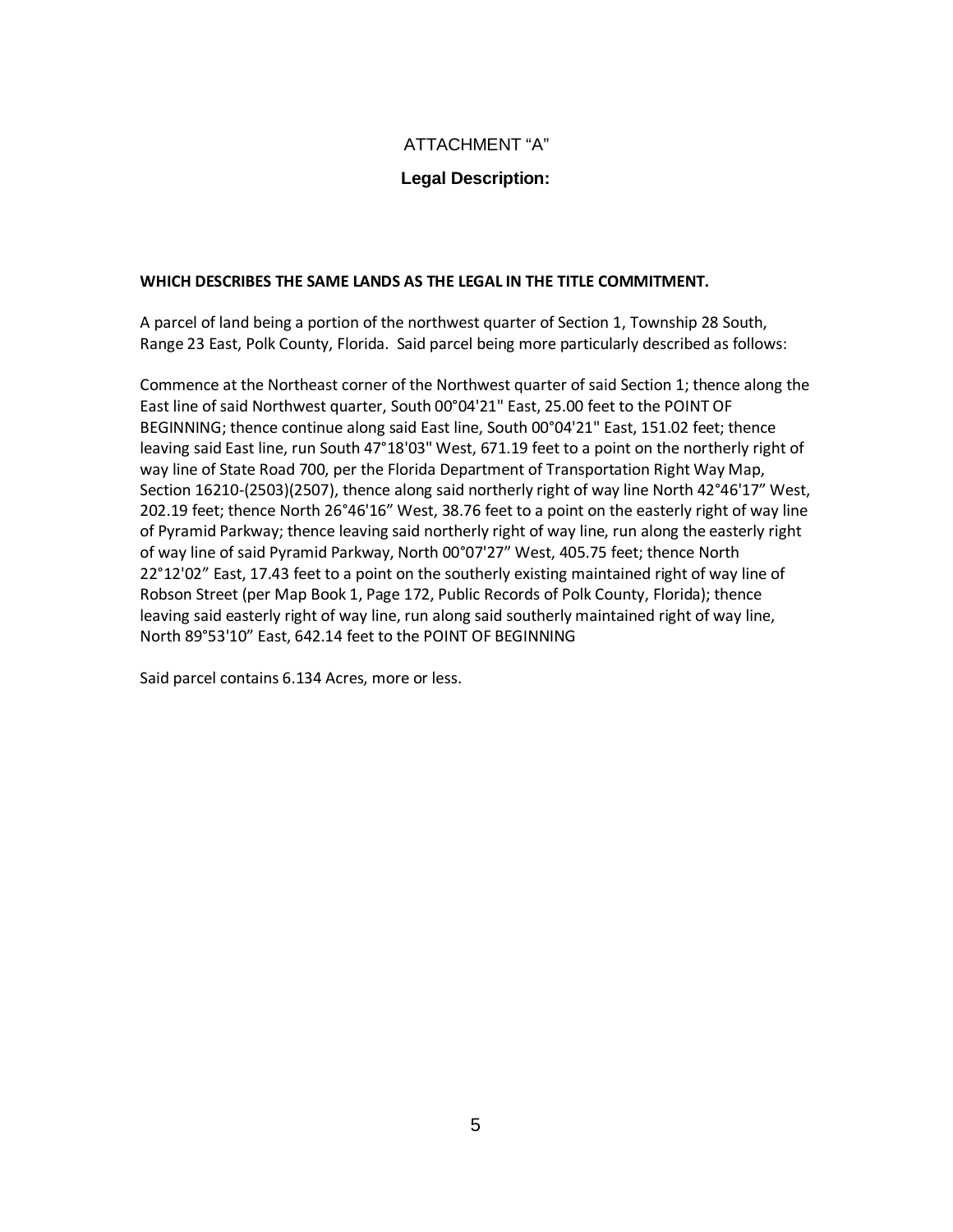ATTACHMENT "B"